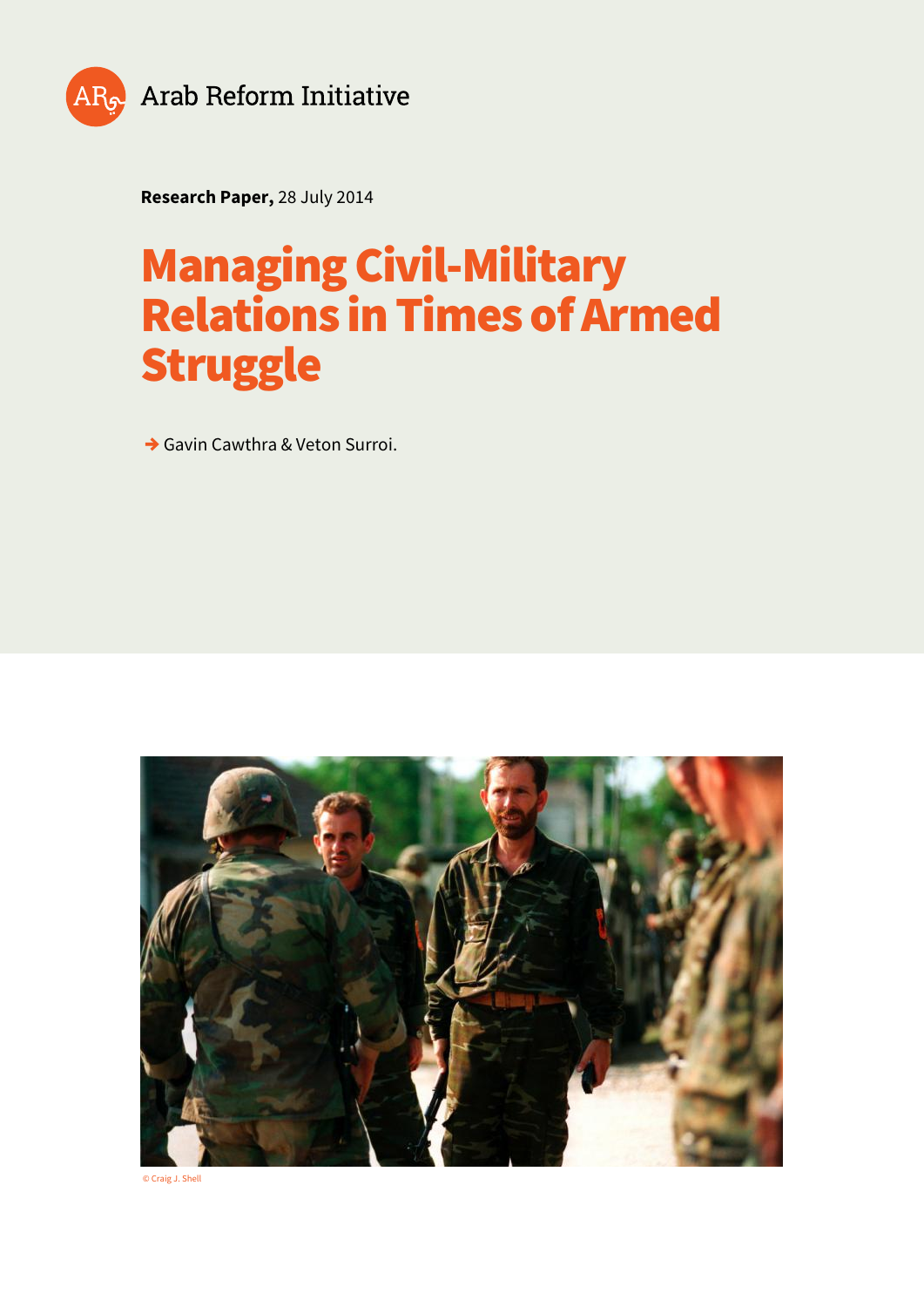

## Arab Reform Initiative

For the political transitions underway in the Arab world, different lessons may be drawn from experiences of countries that have passed through democratic transitions. While Tunisians may look for best practices in security sector reform from among peaceful past transitions, the Syrian opposition, currently embroiled in major conflict, may be looking for very different lessons: how to build trust among opposition forces, how to prepare for negotiations, or how to plan for future reintegration of a country divided into armed camps.

The Arab Reform Initiative is pleased to share two papers, one focused on South Africa and one on Kosovo, about managing civil-military relations in times of armed struggle. The Kosovo paper, by Veton Surroi, analyzes how armed forces can work together with political leaders to forge a common front for bringing an end to conflict. The paper on South Africa, by Gavin Cawthra, describes how the South African transition is seen by some as a model for managing security during transition, but was in reality a highly uncertain and volatile experience. The incoming leadership, having negotiated a political resolution to their armed struggle, was cautious in reforming the security sector, and had to trust the outgoing regime's forces to maintain order during a turbulent transition.

### **[Security sector reform in South Africa: lessons for countries in transition](https://www.arab-reform.net/wp-content/uploads/2014/07/Arab_Reform_Initiative_2014-07_Research_Paper_en_Security_sector_reform_in_South_Africa_lessons_for_countries_in_transition_Gavin_Cawthra.pdf)** [by](https://www.arab-reform.net/wp-content/uploads/2014/07/Arab_Reform_Initiative_2014-07_Research_Paper_en_Security_sector_reform_in_South_Africa_lessons_for_countries_in_transition_Gavin_Cawthra.pdf) [Gavin Cawthra](https://www.arab-reform.net/wp-content/uploads/2014/07/Arab_Reform_Initiative_2014-07_Research_Paper_en_Security_sector_reform_in_South_Africa_lessons_for_countries_in_transition_Gavin_Cawthra.pdf)

**[Kosovo: How \(not\) to unite politics and the military](https://www.arab-reform.net/wp-content/uploads/2014/07/Arab_Reform_Initiative_2014-07_Research_Paper_en_Kosovo_How_not_to_unite_politics_and_the_military_Veton_Surroi.pdf)** [by Veton Surroi](https://www.arab-reform.net/wp-content/uploads/2014/07/Arab_Reform_Initiative_2014-07_Research_Paper_en_Kosovo_How_not_to_unite_politics_and_the_military_Veton_Surroi.pdf)